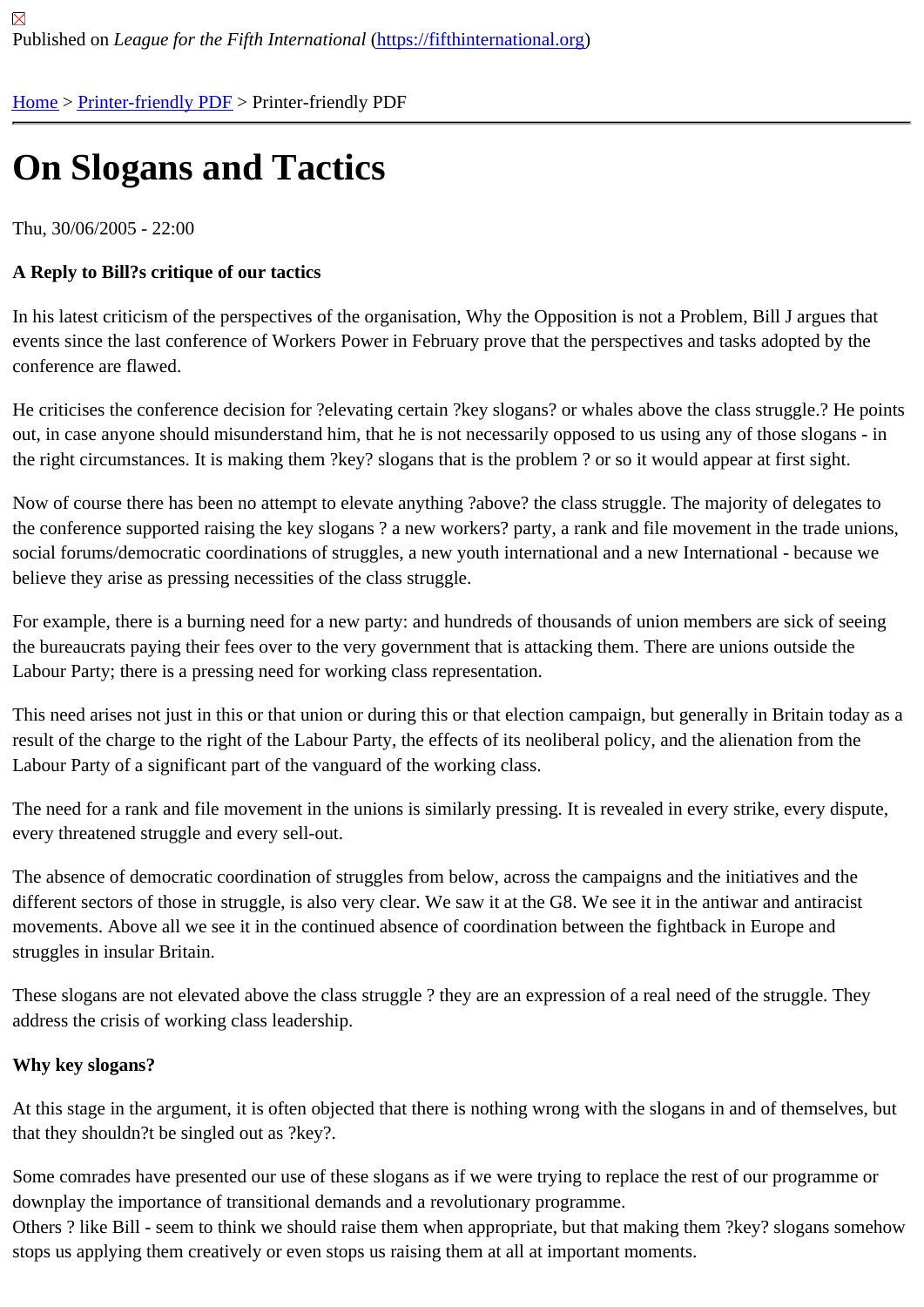I want to show that these fears are groundless.

It is entirely usual in the revolutionary tradition for communists to advance a revolutionary programme of demands and also to agitate around a set of slogans addressing a specific situation in the class struggle.

There are many examples of this. In the 1880s through to 1898, the key slogan of Marxists in Russia was the formation of a workers? party. Did this mean they advanced no other programme, or deprioritised it? It did not. It was simply a rallying cry for a great strategic goal, essential if the proletariat were to prepare a struggle for revolution and socialism.

In 1934-35 in France, the key slogans of the Trotskyists included an antifascist militia, the united front, committees of action, a fourth International. Did advancing such agitational slogans detract from their fuller action programme, or from the fight against the degeneration of the USSR? In no way.

In our own history as Workers Power we have ourselves emphasised certain slogans at important moments in the struggle. In the miners? strike in 1984-85 we emphasised the call for a General Strike, picket defence squads, councils of action, a rank and file movement in the NUM and a working class women? movement. This didn?t stop us from advancing the rest of our programme through agitation and propaganda, including job sharing with no loss of pay, sliding scale of wages and hours, international solidarity, measures to discipline the scabs in the union etc. It was a matter of emphasis based on the needs of the class struggle.

Today, can anyone seriously claim that by emphasising certain key slogans ? slogans designed for a less intense class struggle situation than those described above - we have somehow deprioritised, abandoned or obscured the rest of our programme? It simply isn?t true. Demands against racism, against the war on terror and the occupation of Iraq, against deportations, against the pensions robbery, outsourcing, redundancies? our programme remains and we agitate and propagandise for it. But we are also able to raise the slogans above as the key things that are missing ? the steps we need to take to start to overcome the crisis of working class leadership which is holding the movement back.

### **For a new workers? party ? sometimes?**

Bill says: ?The tendency argued that the NWP should not be used as a cure-all substitute for the revolutionary party, but focused on particular areas of work where it could gain a resonance and have an impact. The only (relative) success we have had with that slogan this year has been where we used it in that way, around the RMT conference, but even there as Pat points out himself, this is not a conference for a New Workers Party, but to discuss political representation in the unions.?

Now, of course, some in the tendency were in reality against us using the slogan full stop, arguing that the vanguard hadn?t broken from Labour. Others like Bill support the slogan ? but not as a ?key? slogan. Bill?s passage quoted above gives us a very clear exposition of this view.

The first point to answer is: has the group used the slogan for a new workers? party as ?a cure-all substitute for the revolutionary party?? I would say never. The call for a new workers? party is of course a united front call, raising as it does a demand on the existing trade union, left reformist and centrist leaders to break with Blair and/or their populist projects and come together in a conference to found a new political party. But when have we ever failed to point out that to represent the interests of the working class, such a party would need to adopt a revolutionary policy? It is precisely this insistence of ours ? not an ultimatum but a declaration of our revolutionary intent ? that draws such criticism from opportunists like the Socialist Party and the ISG.

The fight for a new workers? party is a form of our fight for a revolutionary party ? not a substitute for it in any way. Nor have any of the programmes we have advanced in elections avoided raising this very point: the need for a new political working class party to aim for the revolutionary overthrow of capitalism.

What about Bill?s point that we should raise the slogan ?focused on particular areas of work where it could gain a resonance and have an impact.? We could hardly disagree with this. We have been doing just that. The work in the RMT does not contradict raising the call agitationally elsewhere, including in areas where there is as yet no organised initiative to break from Labour. Why would it?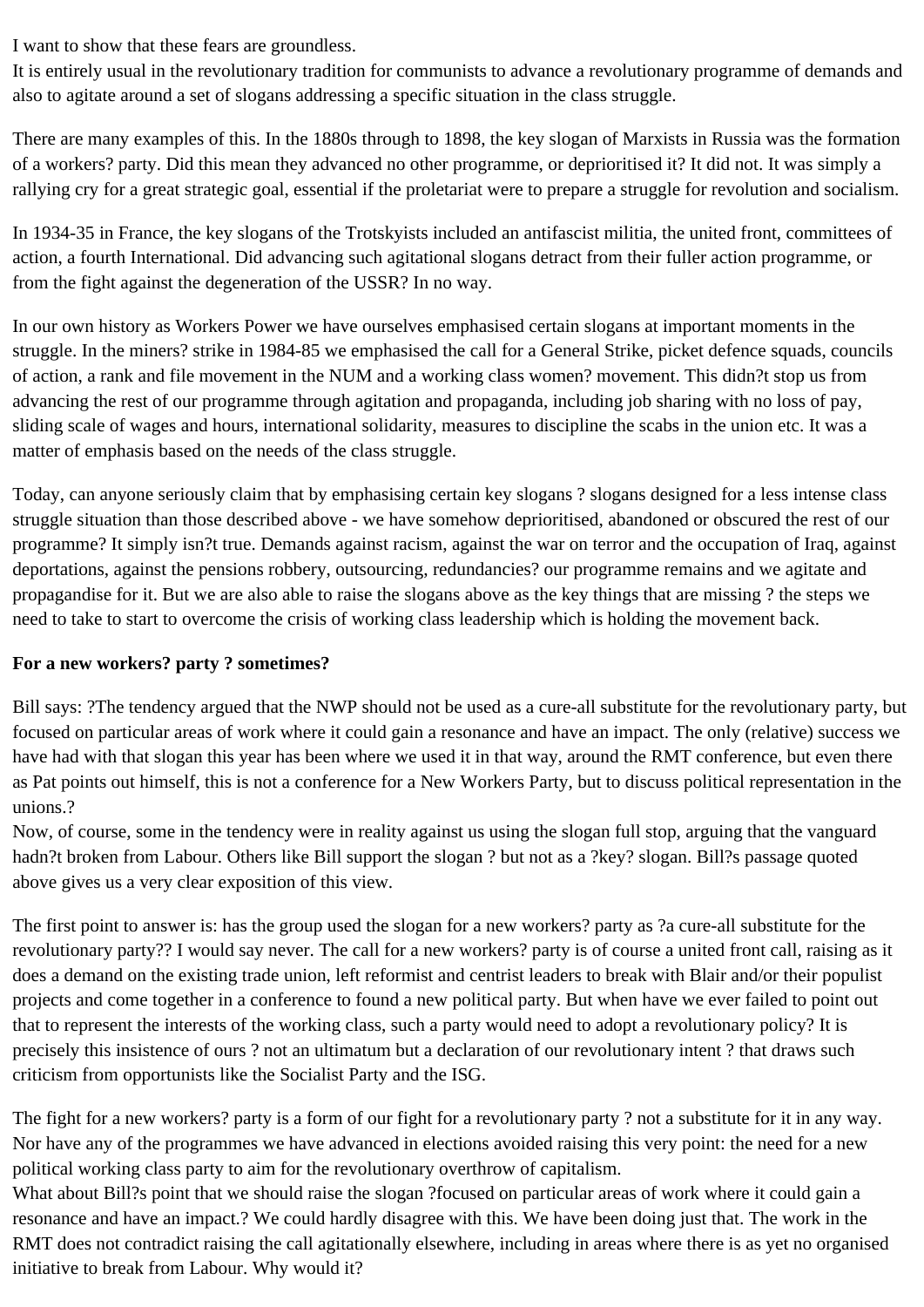The danger in Bill?s point is the implication that where we as yet find little or no ?resonance? for the call, we should deprioritise it or not raise it. This would be tailist. The need for this new party does not disappear where the consciousness of one part of the working class lags behind that of others. There is a need for a new workers? party not just in this or that part of the British working class movement but in every industry, every area, and every part of the working class.

If we have had relative success in getting the RMT to commit to a conference discussing political representation of the working class ? where we will certainly fight for this to be secured by forming a new workers? party (how else?) - then this is a success not just of a militant in the RMT but of a Workers Power member in the RMT, a member of an organisation which aims to be known for this policy, for this slogan. The two things complement one another.

Of course, sometimes we would not raise the call for a new workers? party. If the Labour Left revived and militants looked to struggles within Labour as expressing their goals like in the 80s, we might find ourselves back in a situation in which intervention in Labour and the formation of a revolutionary tendency in the party would once again commend itself as a tactic for the creation of a revolutionary party. Or if we had a sizeable revolutionary cadre party we might focus on united front tactics to break a part of the reformist party away, directly to the revolutionaries.

Those circumstances do not exist in Britain today ? the correct call is the formation of a new workers? party. To raise this demand only when and where we think it will get a resonance would be to tail the consciousness of the vanguard rather than to give a lead. That would be an opportunist error and ? as I have said before ? a break with the best traditions of the group, with the tradition of Lenin and the Bolsheviks, who started from what was necessary for the advance of the struggle, not from what they thought the existing ideas of the masses were ready to accept at any given moment.

The rank and file movement: does a general slogan prevent specific uses of a slogan?

Bill tells us, again: ?The tendency argued that the key to the use of the R & F movement slogan was its application in the class struggle, alongside patient propaganda for it.?

Again, we can reply that raising the rank and file movement as one of our key slogans doesn?t obstruct ?its application in the class struggle? but is an expression of it. Given that we fully expected to see a series of disputes in which the trade union bureaucracy sell out and hold back the workers, why only agitate for it when there is a strike or an individual struggle? Why not raise it generally as a need of the working class in Britain today?

But here Bill thinks he has found a new argument. In the Gate Gourmet dispute the slogan was ?dropped by the leadership?!

Now this is an overstatement to say the least. The leaflet that London comrades and Jez put out together didn?t emphasise it enough, and many comrades agree with this criticism, notwithstanding the other excellent qualities of the leaflet. But to say the PC or the fulltimers ?dropped? the demand is wholly disingenuous. We carried in the paper; we argued it with the strikers; we raised it with the strikers? representative at the panel debate on the unions at our recent London day school.

But, perhaps not thinking things through enough before developing his argument, Bill then claims not only that the leadership dropped the demand ? but that they dropped it because it is a key slogan! Because the conference wanted us to raise it as general need of the struggle, therefore we apparently decided not to raise it as a specific need of the struggle. We made it a key slogan; and the key apparently locked the door it was supposed to open.

Comrades will have noticed that this is a strikingly incoherent and illogical argument. Why on earth should our use of the general slogan for a rank and file movement have caused us to give it insufficient emphasis in a leaflet?

A moment?s thought reveals that the general use of something does not exclude but includes its specific use. Did the general call for a new workers? party stop us raising it specifically in the RMT? If not, why not? Or maybe ?the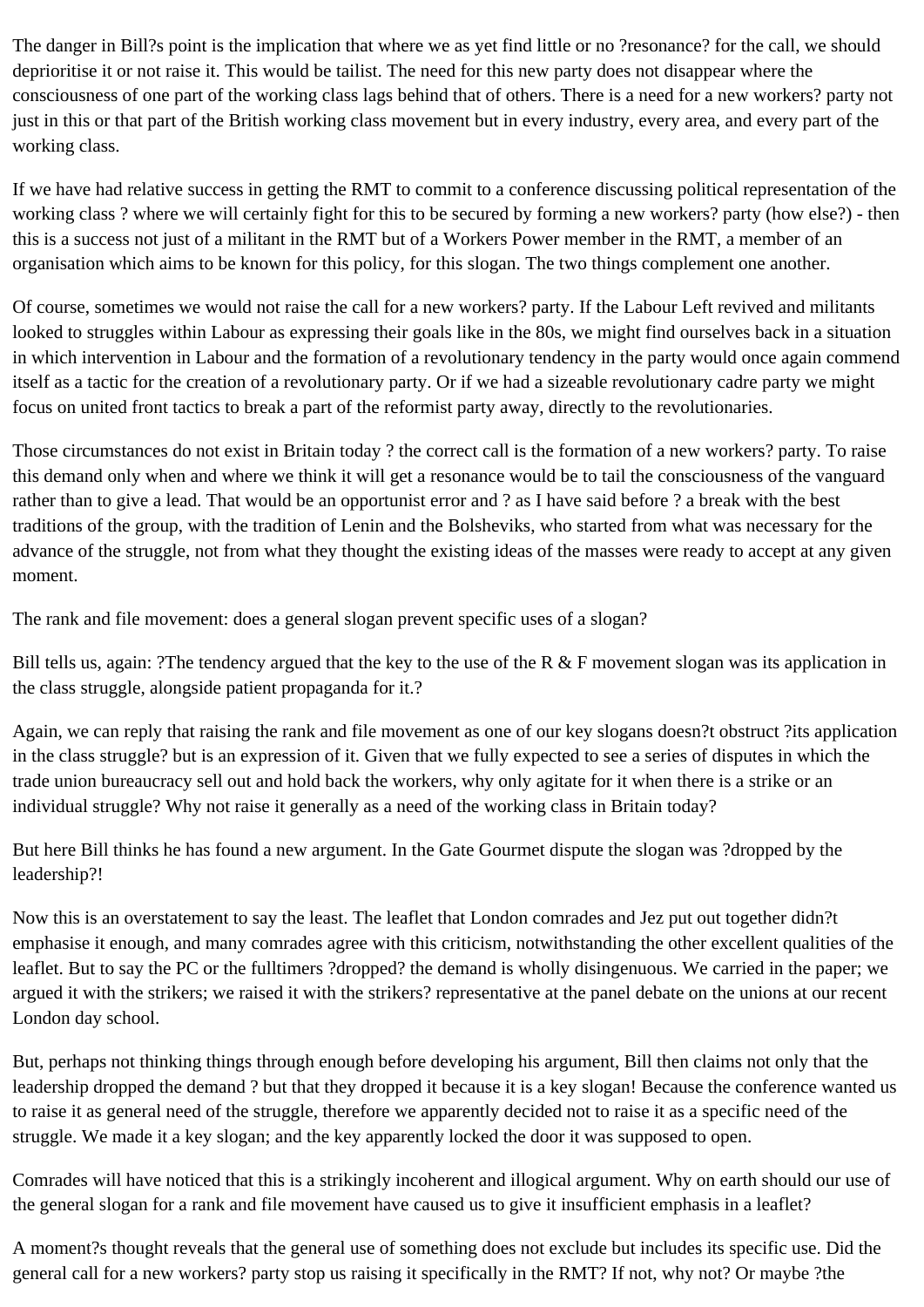leadership? just haven?t got round to dropping it yet? Should our comrade in Bristol RMT maintain the fight for his union to raise the call by? opposing it being a key slogan of WP?

Bill?s attempt to counterpose the general use of key agitational slogans to their focused use in specific situations is illogical, a failed argument. There is no need for comrades to change our key slogans in this respect. The rank and file movement will remain a specific call of WP in each dispute in the period ahead, against the pensions sell out, in Unison, the PCS, the NUT and the RMT ? and it will remain a general call for the workers in every union and across the unions, because it addresses a general need of the class struggle in Britain today.

For good measure, Bill adds another argument here. The reason the leadership ?dropped? the rank and file movement slogan ??could be considered an aberration, but it was not, it flowed from the schematic passive propagandist way the leadership pose ?key slogans?.

This is novel. No one has accused the conference decision of this before. And no wonder: the key slogans were specifically conceived as being for agitation, which means a smaller number of ideas for a larger number of people (whereas propaganda is a larger number of ideas for a smaller number of people). Opponents of the slogans objected to us giving them a specific emphasis in our agitation. Now, we are told, the problem is that the leadership is using them in a passive way, in a propagandist way. Quite what Bill means by this is not made clear. We can only hope that Bill will now be making common cause with many supporters of the conference decision and arguing for a more active agitational use of the rank and file movement slogan ? both in specific trade union struggles and generally as a critical step forward in the struggle against the trade union bureaucracy.

### **Social Forums**

Bill says: ?The slogan of a social forum in every city and a UK social forum at Gleneagles was dropped by the leadership even before Gleneagles, it was only featured in only one quarter page article at Gleneagles itself, since then it has disappeared entirely. If you look at the branch perspectives reports this autumn, branches are not fighting for a social forums in their areas.?

It is simply untrue that the fulltimers, PC or NC dropped this slogan before the G8. We raised it there; we argued for it at the counter-conference and in the meetings on the youth, the debate with the CWI and in countless discussions with activists; it was included in the G8 paper.

Should we continue to raise the slogan now? In my view given the time that has passed since the ESF and the fact that the term ?social forum? is not widely known in Britain, we could reformulate it, change the words, but the content of the slogan will still need to be expressed. That is that democratic coordinations of struggle from below are needed; it is the absence of these that left the big G8 demo largely under the control of the charities and religious leaders, that left the centrists able to get away with the counter-conference taking no decisions, and that leave the diverse campaigns and initiatives today disconnected and prey to the tender mercies of the opportunist centrist leaders and their manoeuvres.

This is not the first time I?ve made this point. In a discussion with Jason on the egroup prior to the G8 I wrote: ?You say ?What we need more is a counter-summit or series of counter-summits and organising bases to take forward the struggle. What we could get out of it possibly is a revitalised anti-cap movement- maybe a rerun of the People?s Assemblies idea- and try to make them into real action orientated bodies?.

As was explained often during our debates earlier this year, that is exactly what we mean by a UK social forum and why the majority of delegates to our conference voted for it. Personally I think it?s a good slogan that can win a real hearing in Edinburgh next month, along with our other demands. But maybe you?d prefer to use a different phrase or term to sum it up. If that?s our only difference then that seems pretty minor to me.

Do comrades feel that the slogan ?An all-Britain Popular Assembly? would be a better way of framing our demand, the content of which is for a democratic coordination of the struggles against global poverty, war and neoliberalism/privatisation? If so perhaps the NC would consider it. We used it before, in the context of the antiwar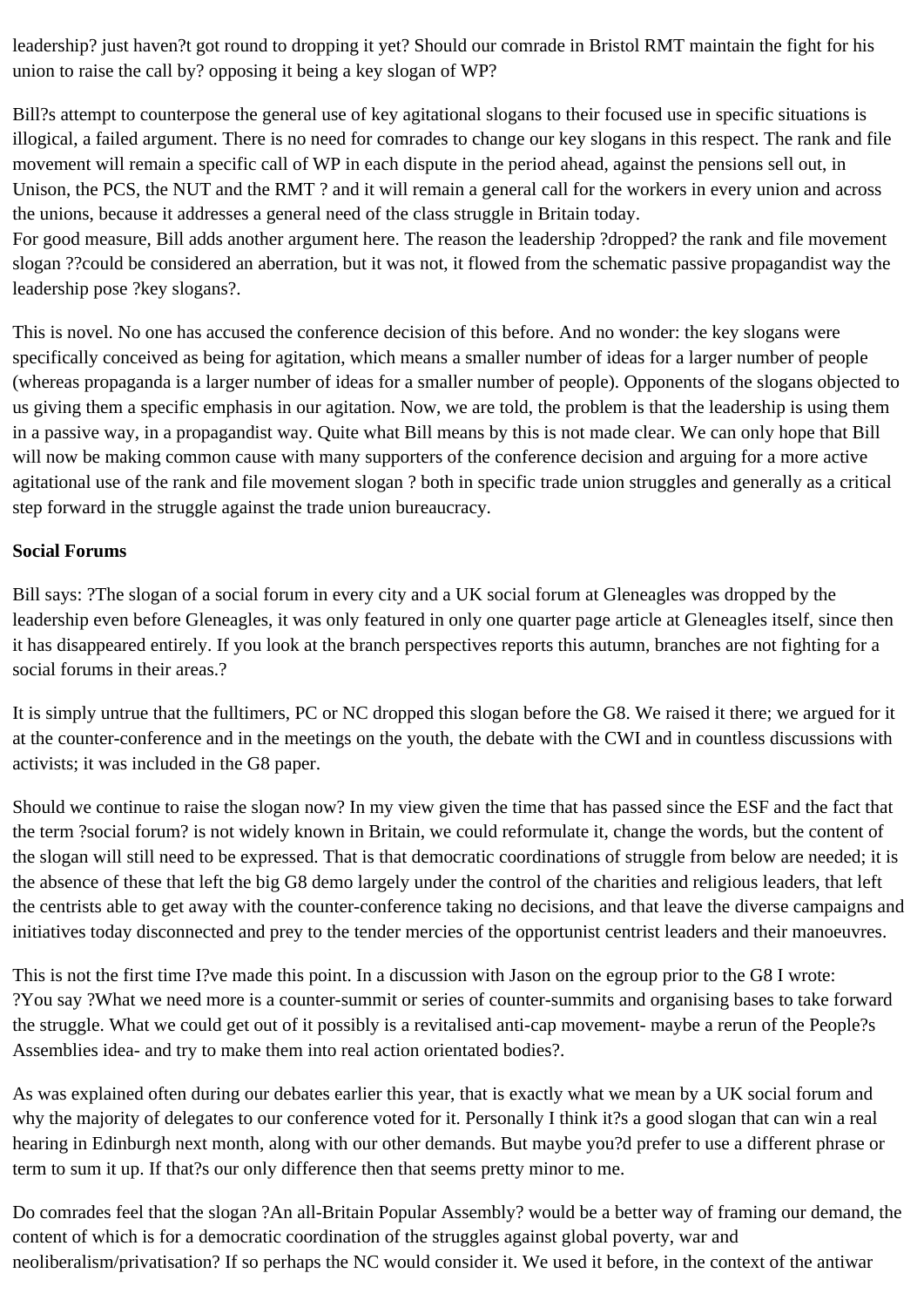movement in 2003. We would of course still propose the closest ties of such an Assembly/Social Forum with coordinations in Europe, including of course those in the ESF, which include the major French and Italian unions, the German left etc.?

In the run up to the Athens ESF we might find that the words ?social forums? sum up what we mean effectively. I suspect that a better form of words needs to be found. But I remain convinced that democratic coordination is essential, and that we should be fighting to tie it in with the ESF as a very important forum in which the need for a Europeanwide response to the neoliberal attacks can be debated by key forces.

Now I suspect that Bill would not agree with this either. After all, he says later in his document that the social forums ?do not exist in the UK and only to a limited extent, if anywhere elsewhere?. This, of course, is completely untrue, a sign of almost wilful ignorance. There will be a very large social forum in Athens in July. All expectations are that there will be at least 50,000 there; represented will be key organisations and initiatives of the European working class, including the Italian metalworkers union FIOM, the CGIL union federation and the COBAS syndicalists; from France key forces from the ?Non? campaign, including CGT and G10 Solidaire unions plus the PCF, left social democrats, Attac and the LCR; from Germany the PDS/Linkspartei; Belgian and Dutch and Austrian militants plus, of course, militant workers and youth from Greece and Turkey.

We want the campaigns in the UK to be coordinated; we want them to be under democratic control of the activists; we want them to meet with, talk and listen to and discuss with their European counterparts. We want them to coordinate and attend the ESF and help forge a European fightback against the Lisbon Agenda and the neoliberal offensive. That is why ? whether we use the phrase social forums or not in Britain ? we need a slogan that addresses this key need of the class struggle in Britain and Europe as a whole. Amend it by all means ? to drop it would be a serious mistake.

### **Youth International and Fifth International**

Bill says: ?Because the leadership pose the youth international almost entirely in terms of winning forces through the social forums (which do not exist in the UK and only to a limited extent, if anywhere elsewhere) this means in effect building a youth international through intervening into the ESF and WSF events and organising meetings. Consequently it has made little progress. We are not talking to any international contacts (as far as I know), the few contacts we did have i.e. the Basques, we have lost.?

This is also wrong. Neither the L5I nor the Revolution international Council pose the youth international exclusively in this way. We are intervening in the coming national conference of left wing youth organisations in Germany to fight for our perspective; we are building a REVO group in Indonesia; we have made contacts who want to form a REVO group in Switzerland. We sought contacts not only at the ESF and its preparatory assemblies but also ? as Bill knows very well ? at the international mobilisation against the G8 in Scotland this year.

But we will also continue to intervene in the ESF around this fight. Why? Because we had success at the London ESF with the call for a youth assembly. Because we have met militants form many other countries at the ESF and the WSF? including having discussions at the WSF with a young split from the PTS. We will follow up an invitation from a CGIL militant at the ESF who has asked Luke to come and speak at a big youth meeting in Italy next year.

And it?s not all about discussions with groups either. Everyone knows that the overwhelming majority of the people at the ESFs and WSFs ? not on the platforms, but the activists on the ground ? are young. We will make and follow up individual contacts there as part of our fight to build REVO and the League and as part of our fight for a youth international and a New World Party of Social Revolution.

### **Perspective and tasks of the league**

### Bill says:

?The leadership operate to a perspective that world capitalism is stagnant and that the world is in a pre-revolutionary period. And yet in spite of this very upbeat assessment of revolutionary opportunities they have registered no serious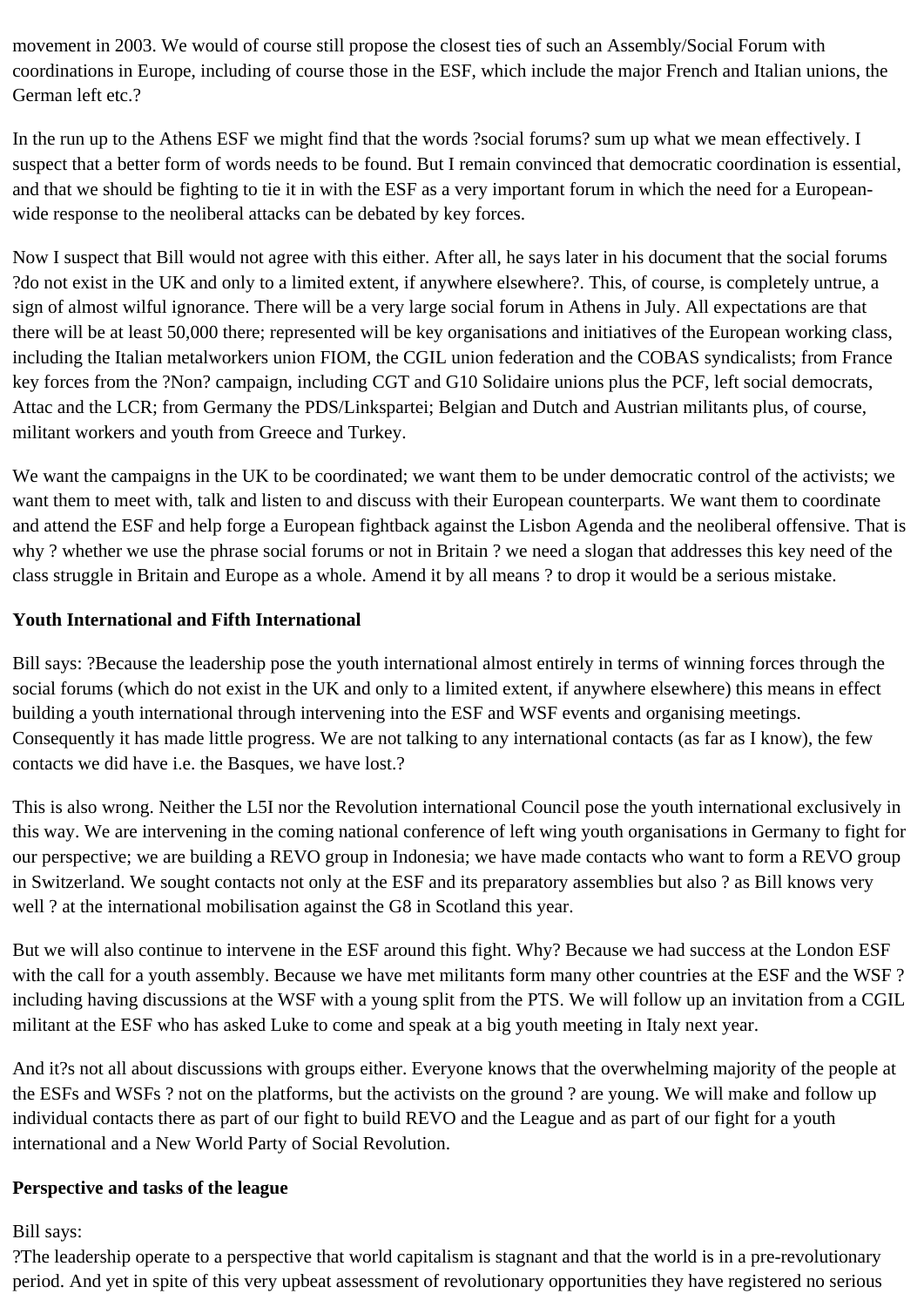progress in building the league this year, or last year, or the year before that. At a certain point they have to be accountable for their actions. If the objective situation is so strongly in our favour, why have the failed to build the league? Either they are a very bad leadership, or their perspective is wrong.?

The first point here is to note how Bill ? as he does so often in these debates ? slips into misrepresentation. He knows full well that the League does not believe that the world economy is stagnant.

It is true that the Sixth Congress perspectives talked about globalisation entering a period of stagnation. But subsequent discussion at the IEC clarified this formulation. It made clear that what we are talking about is not a situation of constant stagnation (an impossibility given the continued cyclical movement of capitalism in all periods) but a period that displays a tendency to stagnation.

Of course Bill can keep quoting the formulation back at us as if it means we all believe the world economy is stagnant, but that won?t alter the fact that we don?t think that.

Our most recent set of perspectives (January 2005) make this absolutely explicit:

?The world economy is in the upswing of the business cycle - an upswing that could still last another two years or more. This upswing is uneven and unsynchronised? especially as between continental Europe and the United States. The sustained fall in the value of the dollar against the Euro acts to depress EU exports and depress the cyclical recovery there. The US has certainly experienced a feverish upswing: the EU a low and slow recovery.?

What our long term perspectives do say is that since the 1970s we have witnessed a strong tendency to stagnation in the imperialist heartlands, which in turn leads to an offensive by big capital for the extension of working hours and reduction of real wages, the export of capital to cheap labour economies in China and India, seizure of resources through new colonial adventures like Iraq and the neoliberal offensive of the EU.

We do believe? with some pretty convincing evidence ? that these developments have led to growing instability, especially in continental Europe in Latin America and in parts of Asia and Africa. Whilst Britain is not in the forefront of these developments (like the USA it has experienced a fairly vigorous cyclical boom) it has witnessed a recovery of industrial struggle - from however low a base - and it has also witnessed a historically strong antiwar movement. Michael said all of this in his debate with Bill at the W(B) summer school ? Bill chooses to ignore it.

More to the point for the current discussion, however, is Bill?s claim that we have made no serious progress in building this year, or last year, or the year before that. Again Bill should check his facts ? or just trust the evidence of his own eyes. Maybe he does not know that we now have a REVO group in Germany with some 30 members ? something we certainly didn?t have a few years ago? Or that the Austrian section is engaged in a powerful recovery, that its contingent on the October school student strike and march was 250 strong in a demo of 2000, that 35 REVO delegates from 13 schools attended REVO?s Vienna meeting after the strike? Fair enough. But he certainly knows about the powerful renewal of our forces currently underway in the growth of REVO in Leeds, Liverpool, Leicester and indeed over recent months in Manchester.

We do not believe that capitalism is about to suffer a catastrophe or that Britain is about to erupt; we simply believe that in Europe class struggle is mounting, that the conditions for building are good, that the growth of the Chinese and Indian economies are unlikely to offset the fact that we are probably about to go into recession in Britain and America and that the current conditions of struggle are not likely to grow calmer but more intense.

In fact, it is Bill who is being schematic ? blindingly so. He says: ?We have not advanced because in fact world capitalism is not stagnant and we are not in a pre-revolutionary period.?

Just as it is possible to build in a period that is not pre-revolutionary, so it is possible to mess up in a period of sharp class struggle through subjective errors (the French Trotskyists managed it in 1937-38 and the Spanish in 1931-36). To say we haven?t advanced (itself a very one-sided assessment as I have said) because of the growth of capitalism and the nature of the period is dangerous objectivism.